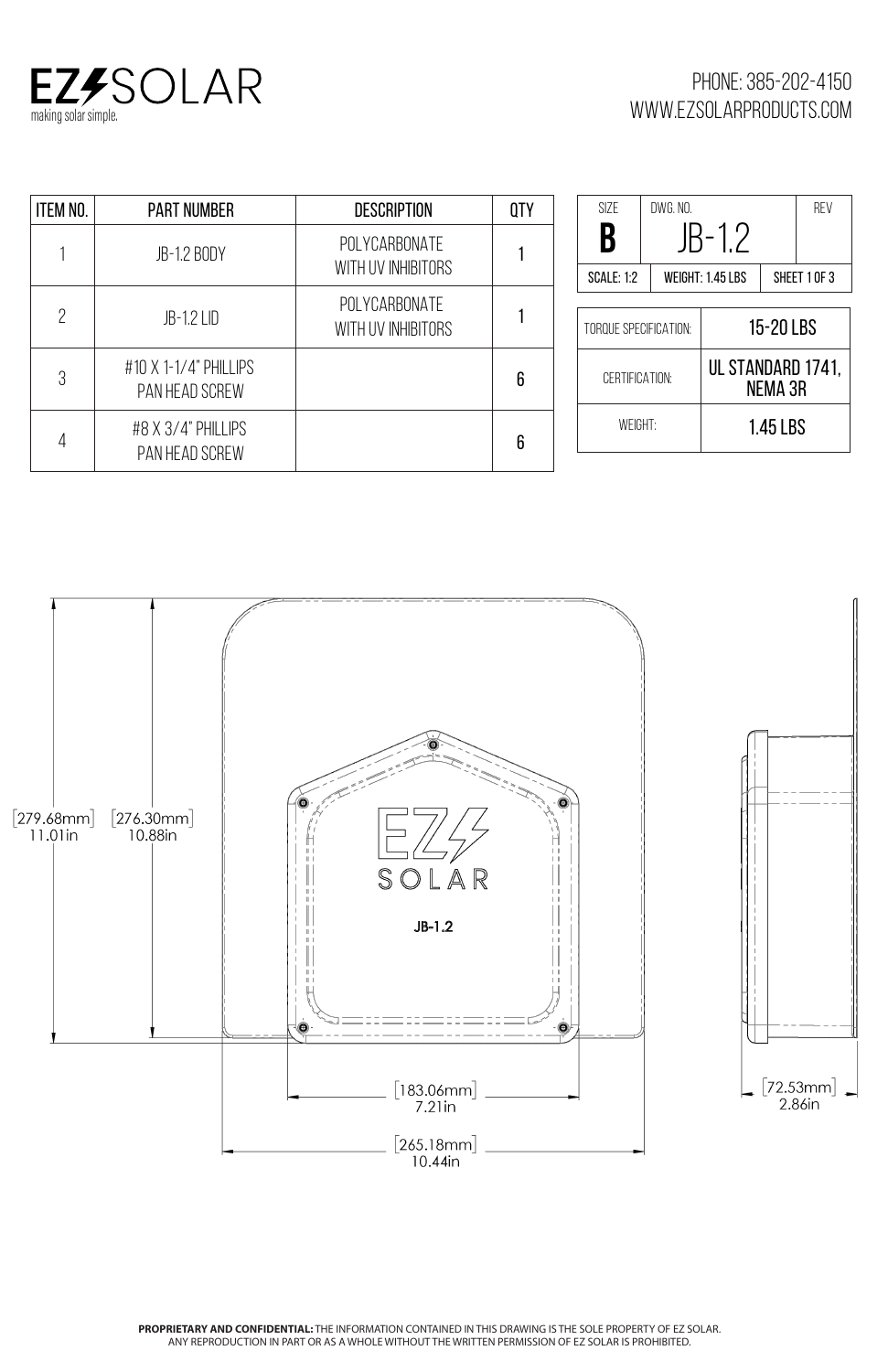

## **PROPRIETARY AND CONFIDENTIAL:** THE INFORMATION CONTAINED IN THIS DRAWING IS THE SOLE PROPERTY OF EZ SOLAR. ANY REPRODUCTION IN PART OR AS A WHOLE WITHOUT THE WRITTEN PERMISSION OF EZ SOLAR IS PROHIBITED.

| SI7F              | DWG. NO.         |              | REV |
|-------------------|------------------|--------------|-----|
| D,<br>Ū           |                  |              |     |
| <b>SCALE: 1:2</b> | WEIGHT: 1.45 LBS | SHEET 2 OF 3 |     |